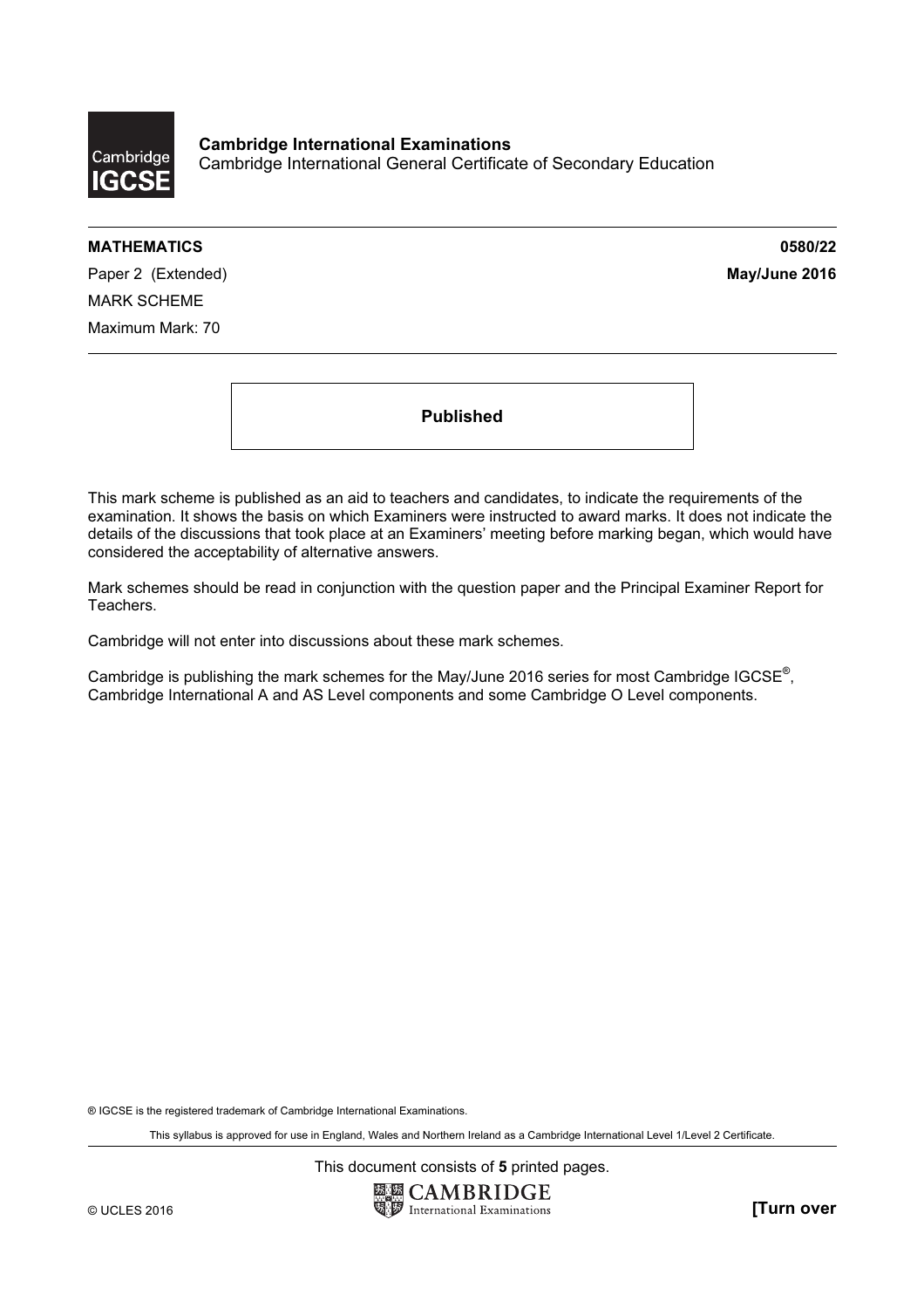| Page 2 | <b>Mark Scheme</b>              | <b>Syllabus</b> | <b>Paper</b> |
|--------|---------------------------------|-----------------|--------------|
|        | Cambridge IGCSE - May/June 2016 | 0580            | 22           |

## Abbreviations

| cao       | correct answer only        |
|-----------|----------------------------|
| dep       | dependent                  |
| <b>FT</b> | follow through after error |
| isw       | ignore subsequent working  |
| oe        | or equivalent              |
| <b>SC</b> | Special Case               |
| nfww      | not from wrong working     |
|           | $\cdots$                   |

soi seen or implied

| <b>Question</b> | Answer                                       | <b>Mark</b>             | Part marks                                                                                                                                                                                                                                                                           |
|-----------------|----------------------------------------------|-------------------------|--------------------------------------------------------------------------------------------------------------------------------------------------------------------------------------------------------------------------------------------------------------------------------------|
| 1               | $5.74 \times 10^{-5}$                        | 1                       |                                                                                                                                                                                                                                                                                      |
| $\mathbf{2}$    | 5.89 or 5.885 to 5.886                       | 1                       |                                                                                                                                                                                                                                                                                      |
| $\mathbf{3}$    | 3.590 cao                                    | 1                       |                                                                                                                                                                                                                                                                                      |
| 4               | Parallelogram                                | $\mathbf{1}$            |                                                                                                                                                                                                                                                                                      |
| 5<br>(a)        | 9 and 16                                     | $\mathbf{1}$            |                                                                                                                                                                                                                                                                                      |
| (b)             | 11                                           | 1                       |                                                                                                                                                                                                                                                                                      |
| 6               | $\frac{1}{8}x^2$ or 0.125 $x^2$ final answer | $\mathbf{2}$            | <b>B1</b> for answer $\frac{1}{8}x^k$ or $nx^2$                                                                                                                                                                                                                                      |
| $\overline{7}$  | 460                                          | $\overline{2}$          | <b>B1</b> for $1 \text{ cm}^2$ : 100 km <sup>2</sup> oe<br>or M1 for $4.6 \times 1000000^2 \div 100000^2$ oe seen                                                                                                                                                                    |
| 8               | $x > -9$                                     | $\mathbf{2}$            | <b>M1</b> for $\frac{x}{3} > 2 - 5$ oe or $\left(\frac{x}{3} + 5\right) \times 3 > 2 \times 3$ oe                                                                                                                                                                                    |
| 9               | 45                                           | $\mathbf{3}$            | <b>M2</b> for $360 \div (180 - 172)$<br>or M1 for $180 - 172$ or $\frac{180(n-2)}{n} = 172$ oe                                                                                                                                                                                       |
| 10              | $p = \frac{8r-5}{r-3}$ oe final answer       | $\overline{\mathbf{3}}$ | <b>M1</b> for correctly collecting terms in $p$ on one side<br>and terms not in $p$ on the other side<br>M1 for correct factorising<br><b>M1</b> for correct division dependent on $p$ appearing<br>only once in a factorised expression<br>Maximum M2 for an incorrect final answer |
| 11              | 68<br>76<br>78<br>78                         | $\overline{\mathbf{3}}$ | <b>B1</b> for four values with a mode of 78<br><b>B1</b> for four values with a median of 77<br><b>B1</b> for total of four values is 300                                                                                                                                            |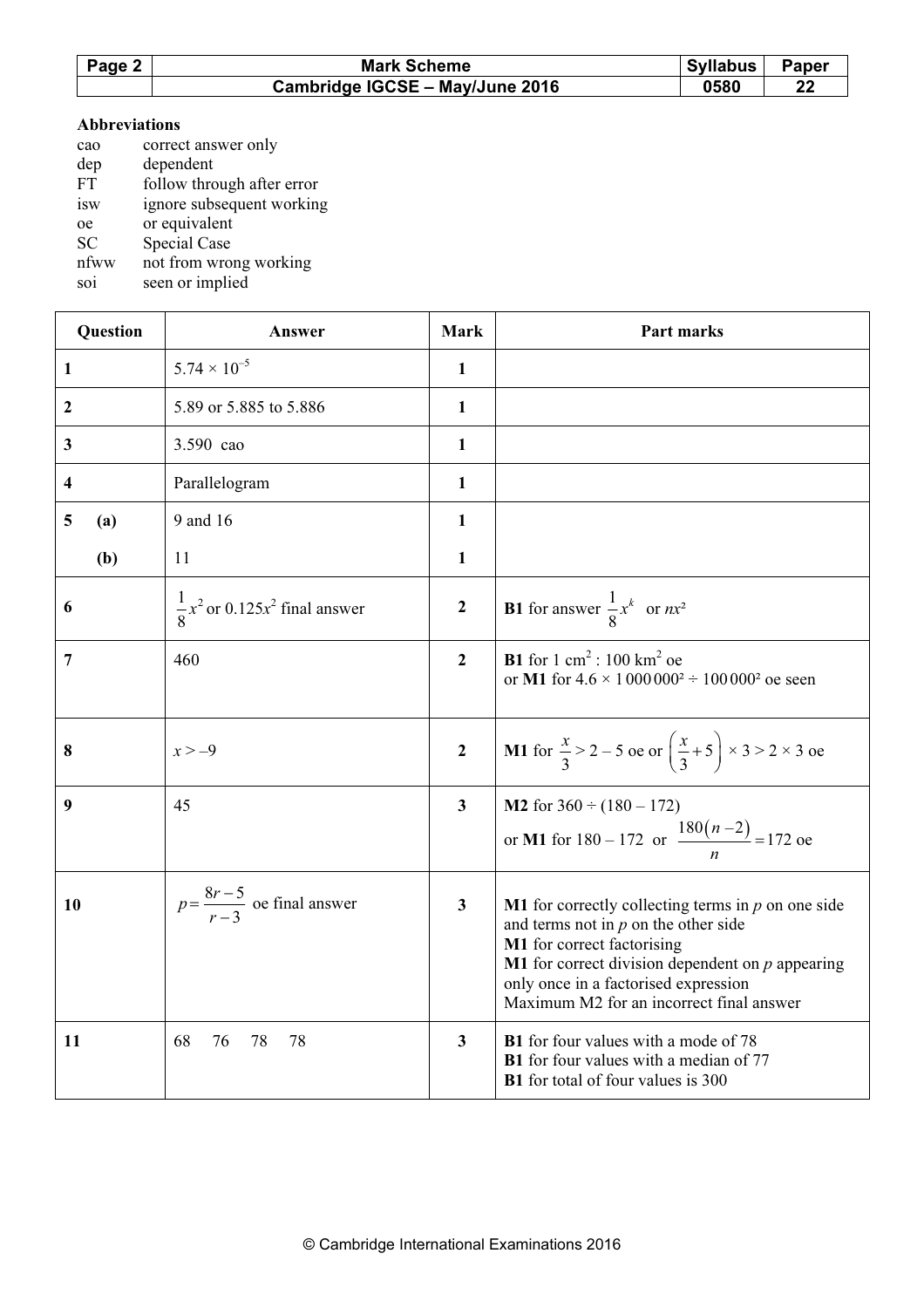Page 3 Mark Scheme Syllabus Paper<br>Cambridge IGCSE – May/June 2016 0580 22 Cambridge IGCSE - May/June 2016

| Question   | Answer                                                                                   | <b>Mark</b>                 | Part marks                                                                                                                                                                                             |
|------------|------------------------------------------------------------------------------------------|-----------------------------|--------------------------------------------------------------------------------------------------------------------------------------------------------------------------------------------------------|
| 12         | 11<br>$\frac{11}{30}$ cao                                                                | $\overline{\mathbf{3}}$     | <b>B2</b> for $\frac{33}{90}$ oe as final answer<br>or M1 for $36.\dot{6} - 3.\dot{6}$ or $36.\dot{6} - 3.\dot{6}$ oe<br>or <b>B1</b> for $\frac{k}{90}$                                               |
| 13         | 10 cao nfww                                                                              | $\overline{\mathbf{3}}$     | <b>M2</b> for $42.5 \times 2 \div 8.5$<br>allowing one error in the UB or LB provided it is<br>still UB $\times$ 2 ÷ LB<br>or M1 for one of 42.5 or 8.5 seen as bounds                                 |
| 14         | $\frac{21}{8} \times \frac{3}{7}$ oe                                                     | $M1$                        | Must be shown                                                                                                                                                                                          |
|            | $1\frac{1}{2}$ cao final answer                                                          | A2                          | A1 for $\frac{9}{8}$ oe e.g. $\frac{63}{56}$                                                                                                                                                           |
| 15         | $a = 3.5$ or $\frac{7}{2}$<br>and<br>$b = -17.25$ or $-\frac{69}{4}$                     | $\mathbf{3}$                | B2 for one correct<br><sub>or</sub><br><b>M2</b> for $(x + \frac{7}{2})^2 - 5 - (\frac{7}{2})^2$<br>or <b>M1</b> for $(x + \frac{7}{2})^2$ oe<br>or $2a = 7$ or $a^2 + b = -5$ after $x^2 + 2ax + a^2$ |
| 16         | Correctly eliminating one variable<br>$x = 4$<br>$y = 0.5$ oe                            | $M1$<br>$\mathbf{A1}$<br>A1 | If zero scored SC1 for<br>2 values satisfying one of the original equations<br>or<br>if no working shown, but 2 correct answers given                                                                  |
| 17<br>(a)  | Bisector of angle $B$ accurate with<br>two pairs of correct arcs                         | $\boldsymbol{2}$            | <b>B1</b> for accurate line with no/wrong arcs<br>or for correct arcs with no/wrong line                                                                                                               |
| (b)        | Ruled line parallel to $AC$ at a<br>distance of 3 cm to $AC$ only inside<br>the triangle | $\mathbf{1}$                |                                                                                                                                                                                                        |
| 18<br>(a)  | $3n + 13$ oe final answer                                                                | $\boldsymbol{2}$            | <b>M1</b> for $3n + c$ or $kn + 13$                                                                                                                                                                    |
| (b)        | $3^{n-1}$<br>oe final answer                                                             | $\boldsymbol{2}$            | M1 for recognition of terms being powers of 3                                                                                                                                                          |
| 19<br>(a)  | 7.74 or 7.738 to 7.739 [ billion]                                                        | $\boldsymbol{2}$            | <b>M1</b> for 7.23 $\times$ $\left(1+\frac{1.14}{100}\right)^6$                                                                                                                                        |
| <b>(b)</b> | 2042                                                                                     | $\boldsymbol{2}$            | <b>B1</b> for 28 or 28.6or 29 or answer 2043                                                                                                                                                           |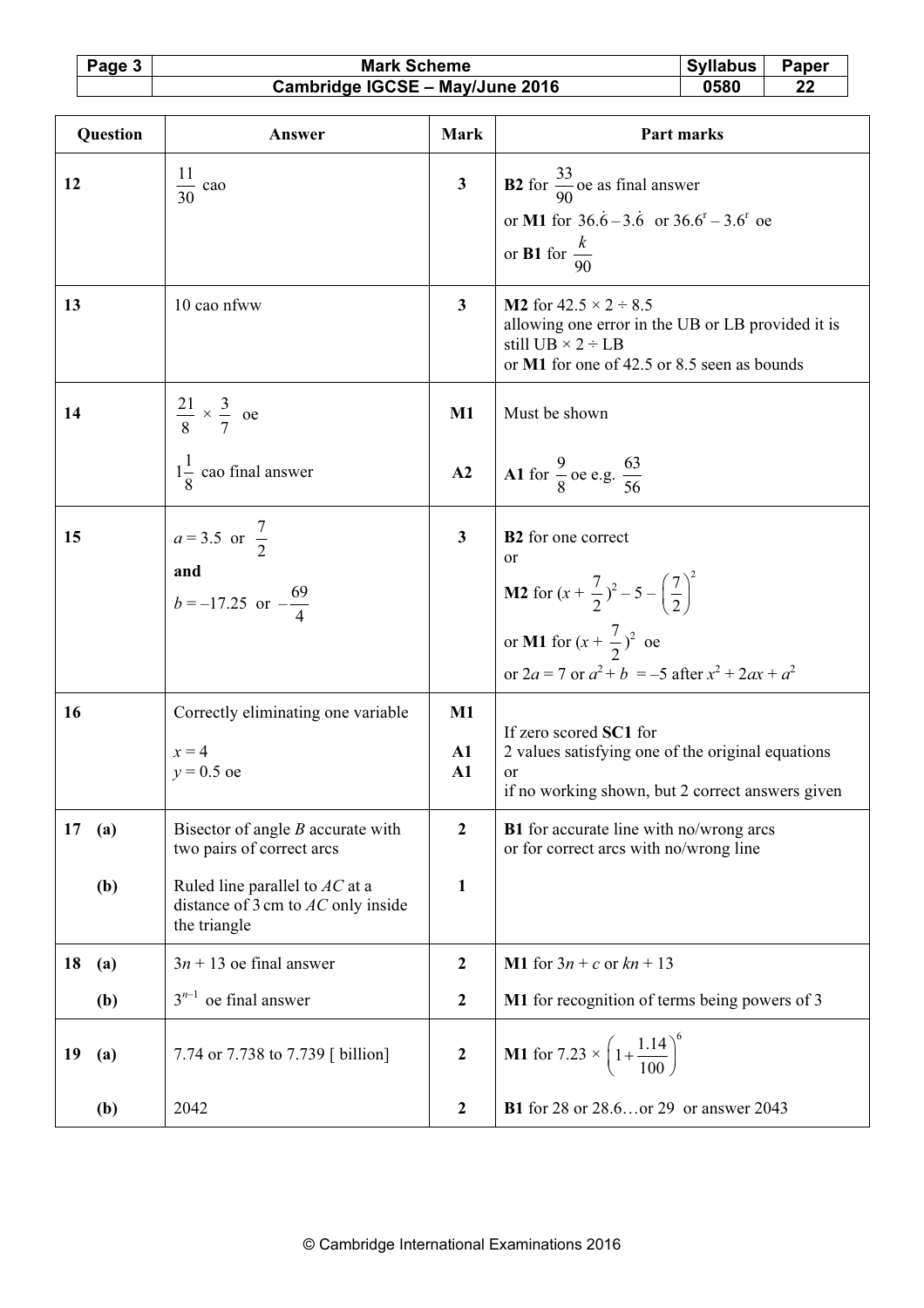Syllabus<br>0580 Paper<br>22 Page 4 **Mark Scheme** Cambridge IGCSE - May/June 2016

|           | Question | Answer                                                                                                                                  | <b>Mark</b>             | Part marks                                                                                                                                                                                                                                                                                                                                                                                                    |
|-----------|----------|-----------------------------------------------------------------------------------------------------------------------------------------|-------------------------|---------------------------------------------------------------------------------------------------------------------------------------------------------------------------------------------------------------------------------------------------------------------------------------------------------------------------------------------------------------------------------------------------------------|
| 20<br>(a) |          | 240                                                                                                                                     | $\boldsymbol{2}$        | M1 for any three pairs of products from<br>$2.5 \times 12$ , $2.5 \times 26$ , $5 \times 15$ , $5 \times 10$ , $10 \times 2$                                                                                                                                                                                                                                                                                  |
| (b)       |          | 29.2 or 29.16 to 29.17                                                                                                                  | $\boldsymbol{2}$        | <b>M1</b> for $(5 \times 10 + 10 \times 2)$ / their (a)<br><sub>or</sub><br>for their total of the bars above 10 minutes $\div$ their<br>(a)                                                                                                                                                                                                                                                                  |
| 21        |          | 62 on answer line or clearly<br>identified as $\leq ACB$<br>and<br>two correct supporting reasons                                       | $\overline{\mathbf{4}}$ | <b>B1</b> for $\angle AOB = 124$ or for their $\angle AOB = 2$<br><sub>or</sub><br>other appropriate correct angle one step from $\leq ACB$<br><b>B1</b> for any correct reason<br>e.g. isosceles triangle or angles in triangle $= 180$<br><b>B1</b> for a different correct reason leading directly to<br>$\leq$ ACB<br>e.g. angle at circumference is $\frac{1}{2}$ angle at centre oe<br><b>B1</b> for 62 |
| 22<br>(a) |          | $\begin{pmatrix} 20 & 4 \\ -12 & -8 \end{pmatrix}$                                                                                      | $\mathbf{1}$            |                                                                                                                                                                                                                                                                                                                                                                                                               |
|           | (b)      | $(-12 - 8)$<br>$\begin{pmatrix} 22 & 3 \\ -9 & 1 \end{pmatrix}$<br>$-\frac{1}{7} \begin{pmatrix} -2 & -1 \\ 3 & 5 \end{pmatrix}$ oe isw | $\overline{2}$          | <b>B1</b> for two correct elements                                                                                                                                                                                                                                                                                                                                                                            |
| (c)       |          |                                                                                                                                         | $\overline{2}$          | <b>M1</b> for $-\frac{1}{7}\begin{pmatrix} a & b \\ c & d \end{pmatrix}$ or $k\begin{pmatrix} -2 & -1 \\ 3 & 5 \end{pmatrix}$<br>or det $=-7$ soi                                                                                                                                                                                                                                                             |
| 23        |          | Correct shading with three ruled<br>accurate solid boundary lines<br>$\overline{R}$                                                     | 5                       | <b>B2</b> for $3x + 4y = 12$ line through (0, 3) and (4, 0)<br>or B1 for a diagonal line through one of these<br>points<br><b>B1</b> for $y = 2x$ line through $(0, 0)$ and $(1, 2)$ or<br>through $(1, 2)$ and $(3, 6)$<br><b>B1</b> for $x = 3$ line                                                                                                                                                        |